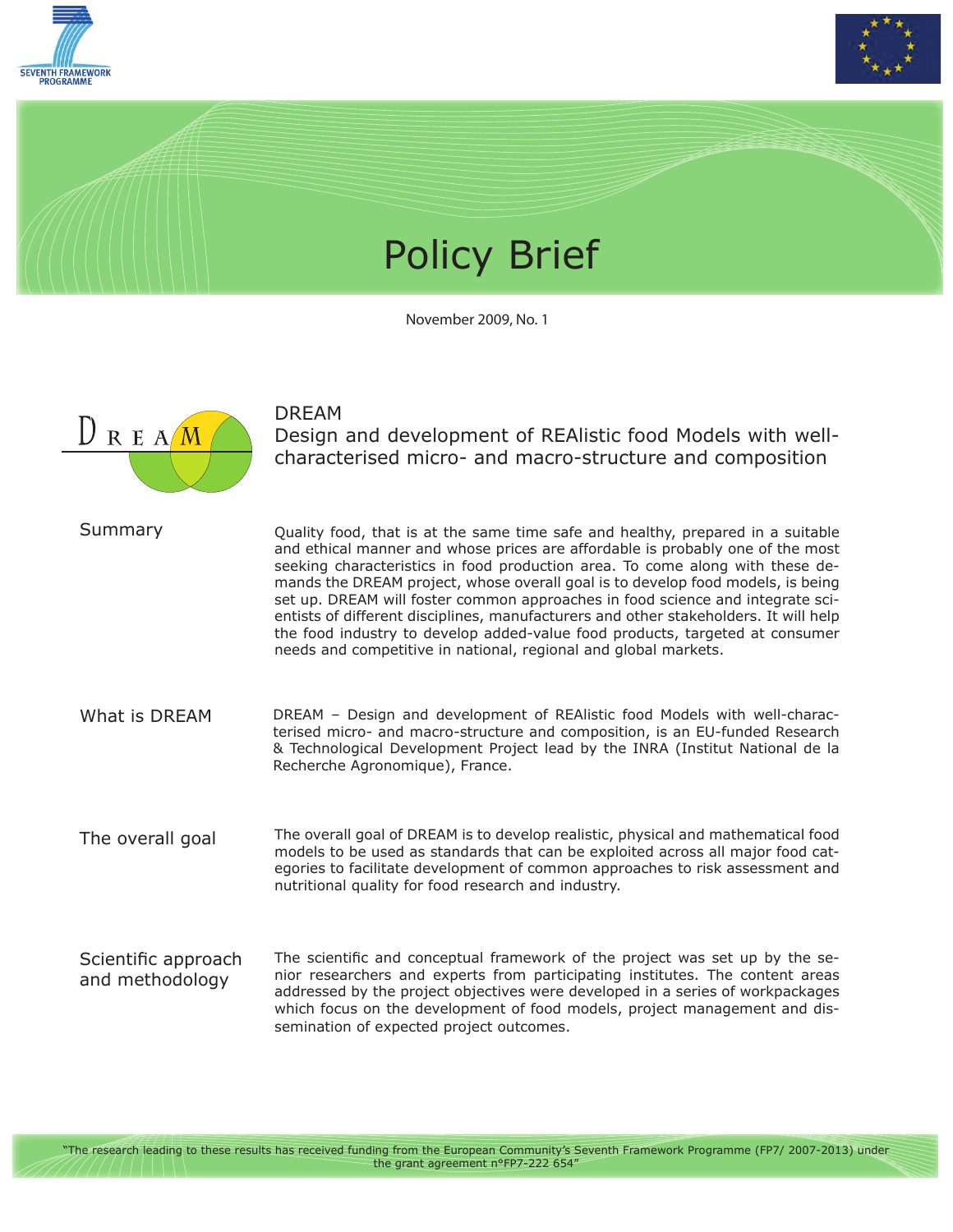| New knowledge and<br>European added value | The project provides a basis for extending the knowledge in:<br>Food science: progress in knowledge on: food processing-structure re-<br>lationships, food structure-function relationships, food safety and bioavailability.<br>Food modeling: progress in numerical modeling, progress in realistic<br>model foods.<br>Technology transfer |
|-------------------------------------------|----------------------------------------------------------------------------------------------------------------------------------------------------------------------------------------------------------------------------------------------------------------------------------------------------------------------------------------------|
| <b>Expected results</b><br>& impact       | The expected results and impacts will be shown as progress in food science,<br>food modeling and technology transfer.                                                                                                                                                                                                                        |
| Project identity                          | Coordinator:<br>Institut National de la Recherche Agronomique (INRA); France<br>Scientific coordinator: Monique Axelos<br>E-mail: Monique.axelos@nantes.inra.fr                                                                                                                                                                              |
|                                           | <b>Consortium:</b><br>Institut National de la Recherche Agronomique (INRA); France<br>Scientific coordinator: Nathalie Perrot<br>E-mail: nathalie.perrot@grignon.inra.fr                                                                                                                                                                     |
|                                           | ADRIA Développement (ADRIA); France<br>Scientific coordinator: Danièle Sohier<br>E-mail: daniele.sohier@adria.tm.fr                                                                                                                                                                                                                          |
|                                           | Campden BRI (Campden BRI); United Kingdom<br>Scientific coordinator: Martin Whitworth<br>E-mail: m.whitworth@campden.co.uk                                                                                                                                                                                                                   |
|                                           | Campden BRI Magyarország Nonprofit Kft (CC HU); Hungary<br>Scientific coordinator: Andras Sebok<br>E-mail: a.sebok@campdenkht.com                                                                                                                                                                                                            |
|                                           | Centre National de la Recherche Scientifique (CNRS); France<br>Scientific coordinator: Paul Bourguine<br>E-mail: paul.bourgine@polytechnique.edu                                                                                                                                                                                             |
|                                           | Consiglio Nazionale delle Ricerche (CNR-ISPA); Italy<br>Scientific coordinator: Angelo Visconti<br>E-mail: angelo.visconti@ispa.cnr.it                                                                                                                                                                                                       |
|                                           | INRA Transfert (IT); France<br>Scientific coordinator: Caroline Sautot<br>E-mail: caroline.sautot@paris.inra.fr                                                                                                                                                                                                                              |
|                                           | Institut de Recerca y Tecnologia Agroalimentàries (IRTA); Spain<br>Scientific coordinator: Carolina Realini<br>E-mail: Carolina.Realini@irta.es                                                                                                                                                                                              |
|                                           | Technical Institute for Dairy Products (ACTILAIT); France<br>Scientific coordinator: Jean-René Kerjean<br>E-mail: jr.kerjean@actilait.com                                                                                                                                                                                                    |
|                                           | Institute of Food Research (IFR); United Kingdom<br>Scientific coordinator: Alan Mackie<br>E-mail: alan.mackie@BBSRC.AC.UK                                                                                                                                                                                                                   |